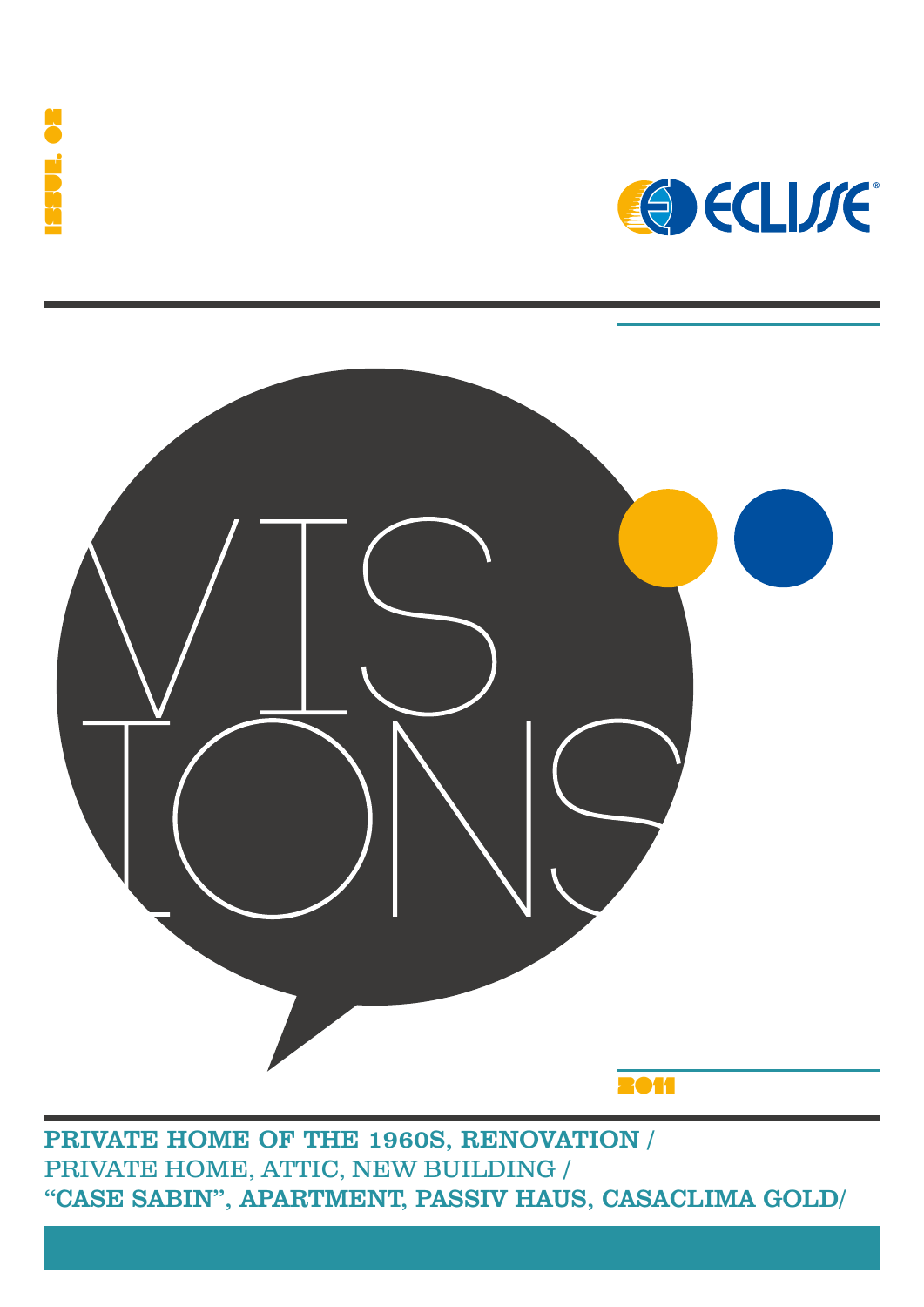

# **LOGIN**

"Architecture is manipulating space to fit man, turning space into a language. Through images and concepts, Visions wishes to introduce an interpretation of space that melds Eclisse technical systems with an architect's personal design vision. An open dialogue between space and technology, where the invisible becomes an instrument for expression."

### **THE IDEA**

Visions by Eclisse is the brainchild of an independent communications project that targets architectural specialists. Visions is not a product, it is a series of fine-tuned activities to build effective, useful relationships, designed for architects and

designers. It will flank Eclisse institutional and product marketing to provide designers with thorough, rational training and information using an unequivocal, transparent language, spreading the culture of the sliding door.

### **THE ACTIVITIES**

#### "**FOCUS ON**"

by Visions, includes analyses by local professionals, articles on topics of interest, promoting and performing research, observations, a point for meeting and brainstorming.

#### "**INTERNET & NETWORKING**"

by Visions includes planned, monitored activities based on: email marketing as an instrument with which to stimulate, guide and propose; dynamic website where all information is always up to date; territorial activity reports and events calendars

# **CONTENT OF THE VISIONS NEWSLETTER**

Visions Newsletter is Eclisse periodical e-mail on the sliding door in architecture. It is sent to a list of selected professionals. 
The Visions Newsletter introduces two topic AREAS:

- **Eclisse services** - what's new, updates, instruments and tools - **Architecture** - the sliding door as seen by the designer. Architecture includes two open columns: Global

Architecture which presents an authoritative, interesting project by one of the Eclisse references, and Architects Today which offers a full blown interview with an architect: here the architects talk of themselves, their "visions", and how they have interpreted Eclisse within their designs.

# **THE GOALS**

Visions wishes to create the ideal environment to: facilitate communication between design professionals and the Eclisse technical-production staff; conceive IT instruments and ensure that

they are always available to the professionals and their "visions"; enable the architectural world to recognize the spirit and passion WITH WHICH FCLISSE DESIGNS ITS OWN products.







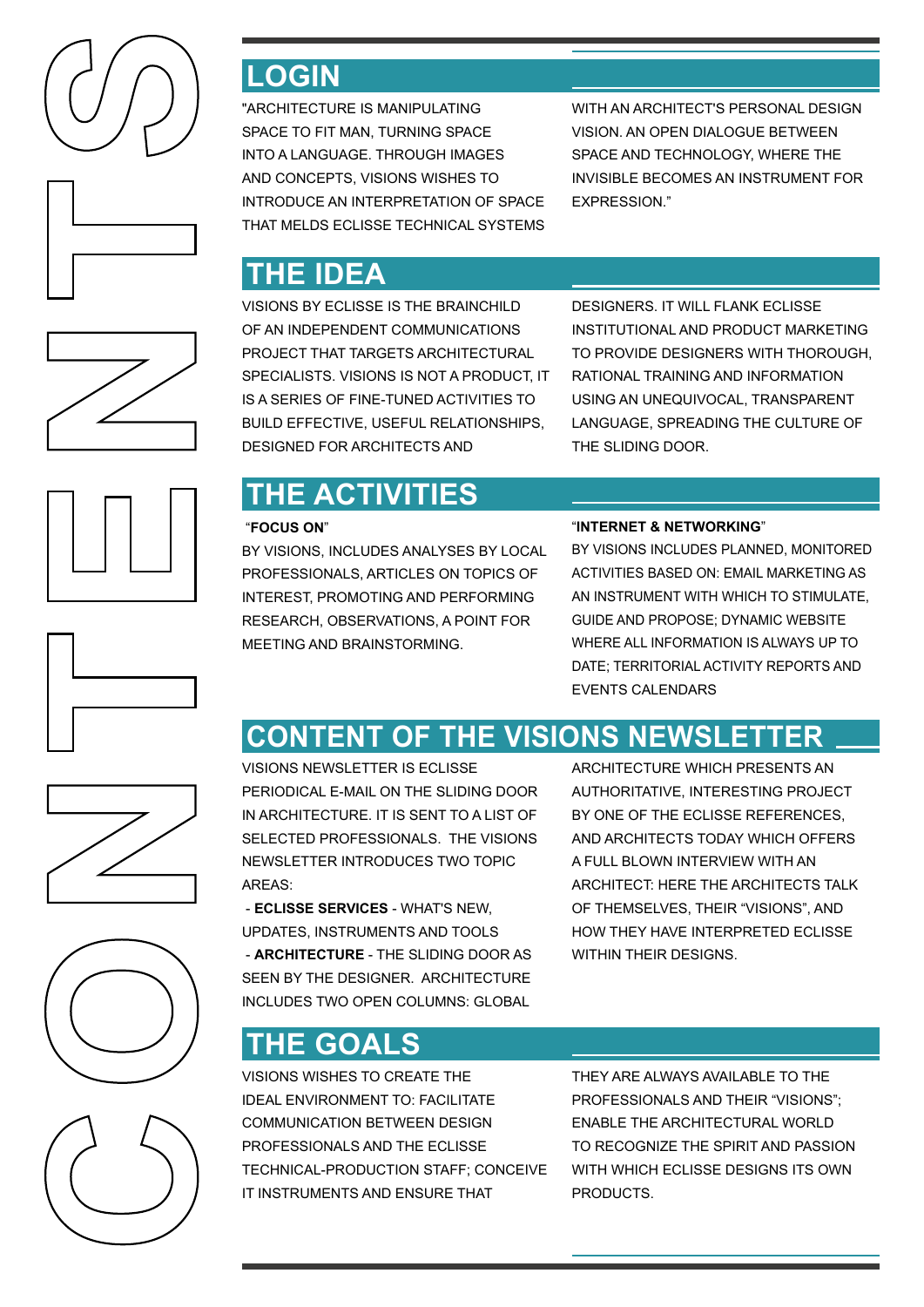# **PRIVATE HOME OF THE 1960S, RENOVATION**



#### PROJECT

In this interior renovation project , the architect Diego Speranza introduced the Eclisse Circular sliding door system for stud walls using the curved door in an unusual, personalized version free of any jambs, anticipating the current trend. The living space actually revolves around a cylindrically shaped space with Circular closure incorporating the kitchen and a service

BATHROOM, IT, TOO, FIT WITH A pocket sliding door. The building is located in the Italian province of Treviso, in a town crossed by the Piave river. Despite the limitations imposed by the existing drainage systems, the renovation works affected the entire apartment,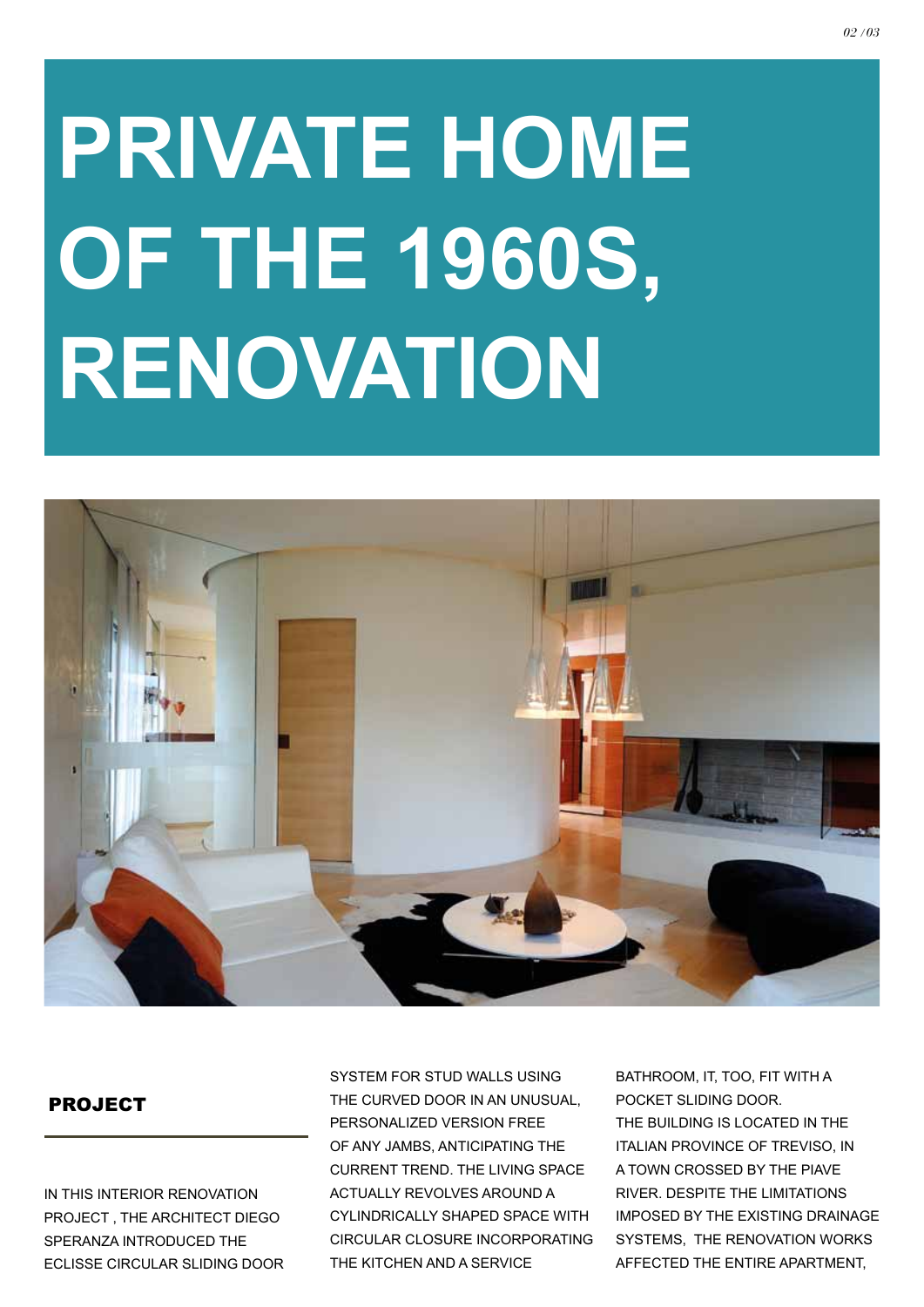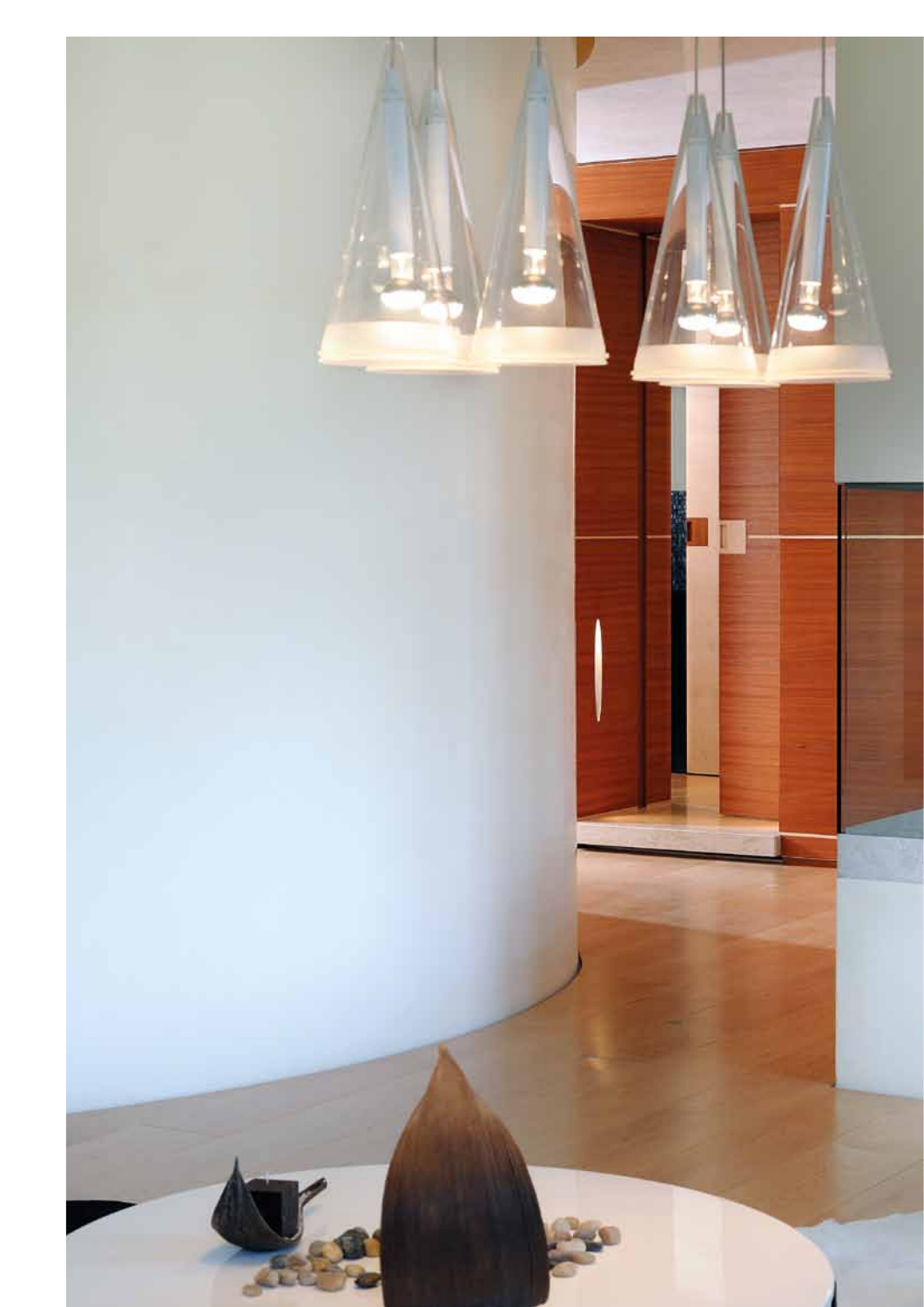

#### **CIRCULAR**,

system for curved pocket door sliding doors, interpreted by the designer without jambs and **ARCHITRAVES UNICO**, system for single pocket doors



#### **PROJECT PROFILE**

| project:    | <b>PRIVATE HOME OF THE</b><br>1960S, RENOVATION |
|-------------|-------------------------------------------------|
| dimensions: | $90 \text{ m}^2$                                |
| case study: | 2003                                            |
| architect:  | Diego Speranza                                  |
| site:       | Pieve di Soligo - Treviso                       |
|             |                                                 |

even completely replacing all furnishing elements present. The apartment with its approximately 90 m2 net space, is located on the first floor of a building erected in the 1960s with ingress through a window-





LIT MAPLE WOOD STAIRWAY. IN THIS project, a total of five Eclisse Unico sliding door systems were installed to separate the living zone from the rest of the home. Some of them were modified to create a minimalist

tone, precisely interpreting the design style of the architect Diego Speranza.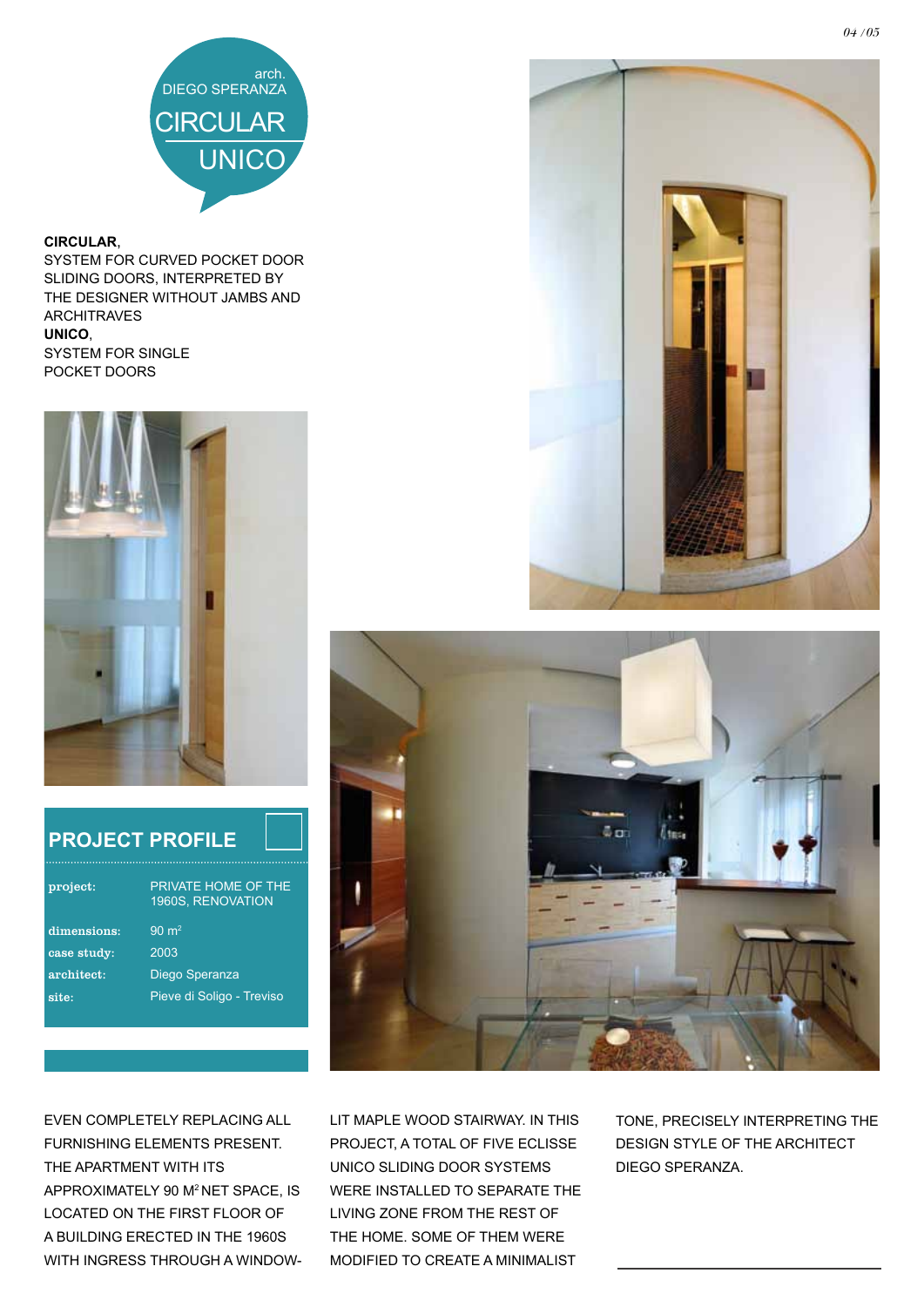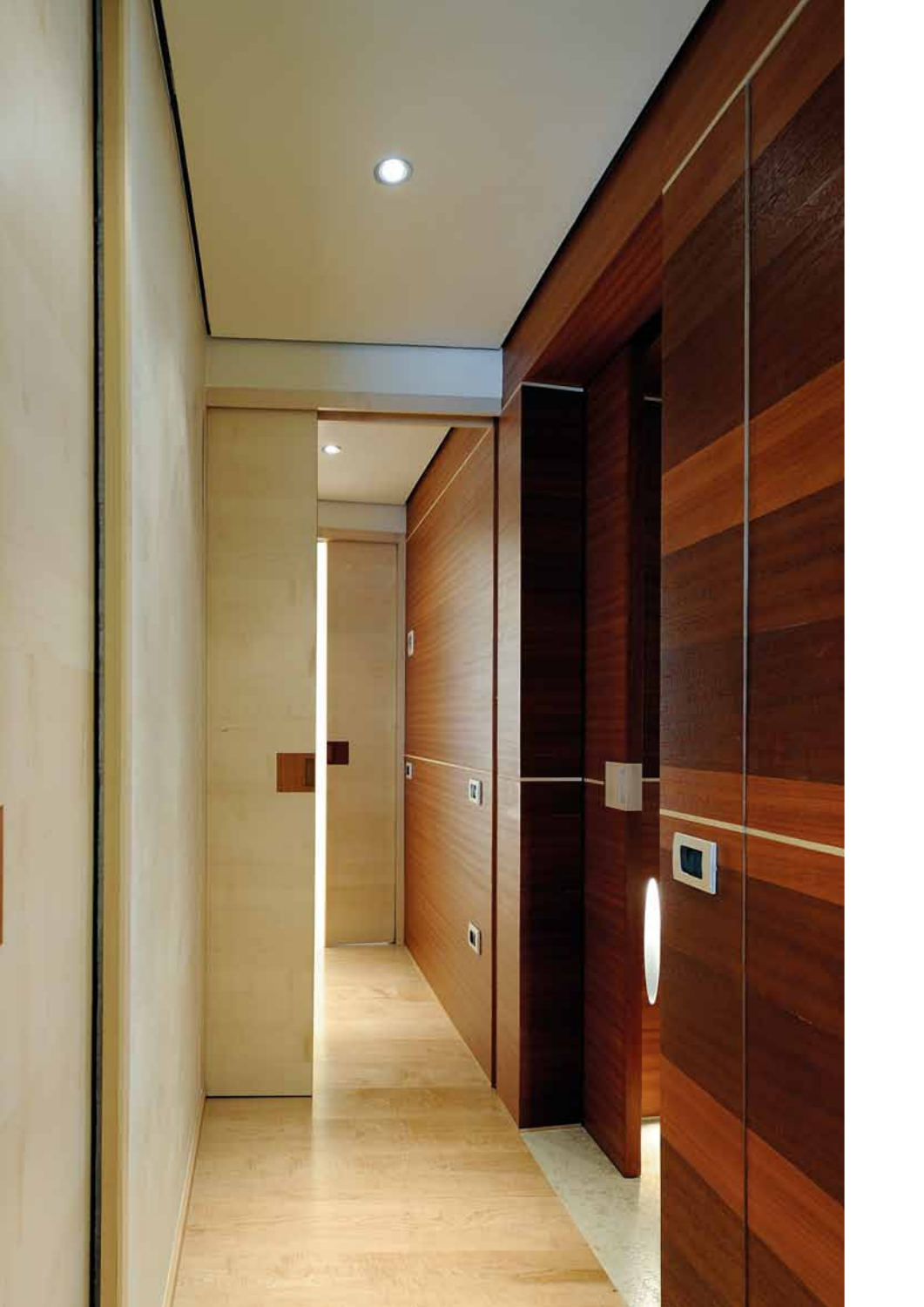#### *06 /07*

# **PRIVATE HOME, ATTIC, NEW BUILDING**



#### PROJECT

THE WORK INVOLVED A 500 M<sup>2</sup> attic in Marsciano in the Italian province of Umbria, half way between Perugia and Todi. To meet the needs of the owners, the architect created three large-scale living areas linked by an entrance hallway: the open living space, the SI FFPING ZONE AND A SMALL SPA IN WHICH TO RELAX. WITH AN INTERPLAY OF DOORWAYS, the distribution of the spaces responds to daily needs and brings light into all the spaces, thus making the most of the attic's dominant position over the outdoor space. For both the indoor and outdoor openings, the designer selected only eclisse pocket sliding door systems: the result is space that expands as needed. the Syntesis® Line sliding door system, without door jambs and architraves, was used in nonstandard sizes, reaching all the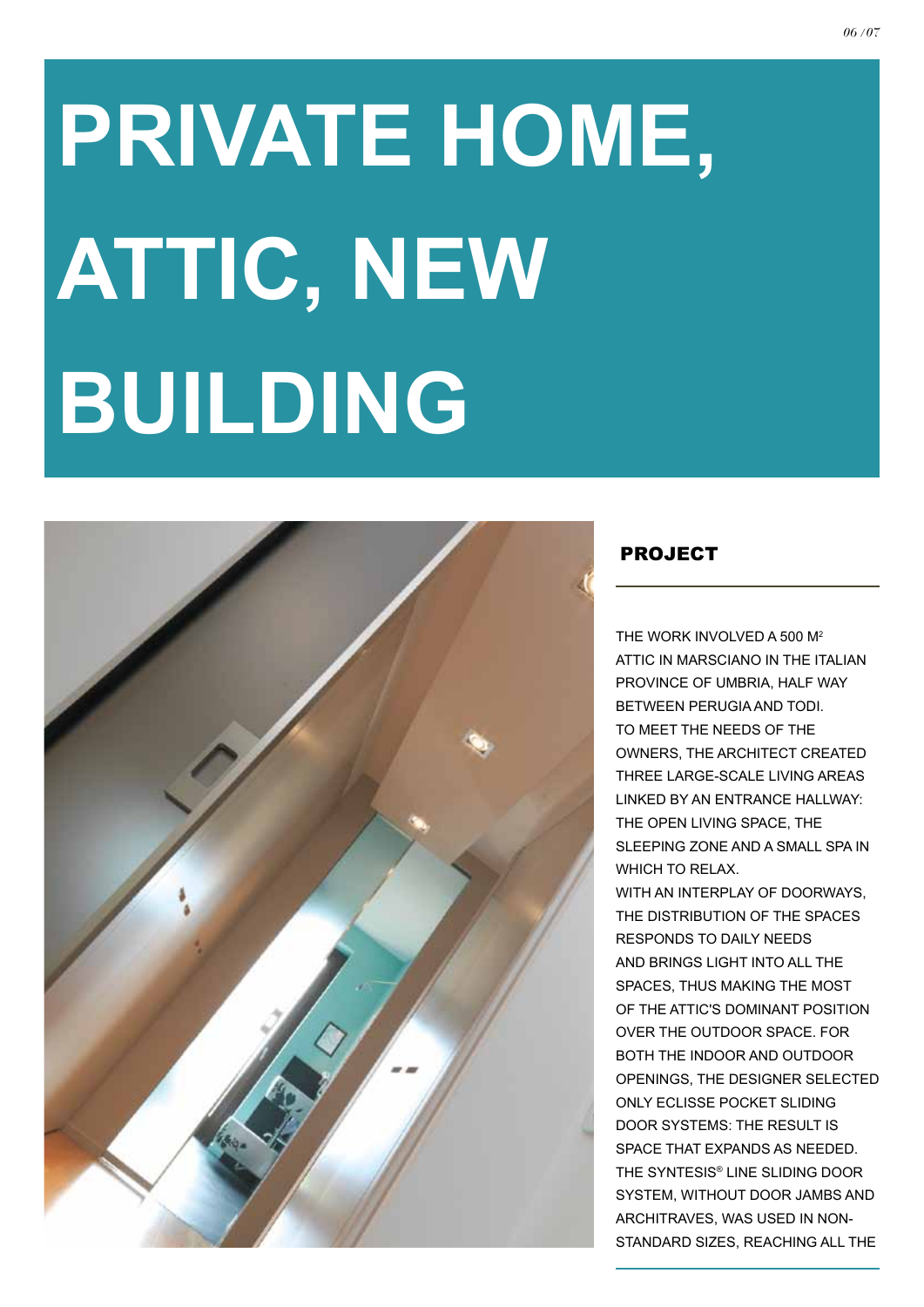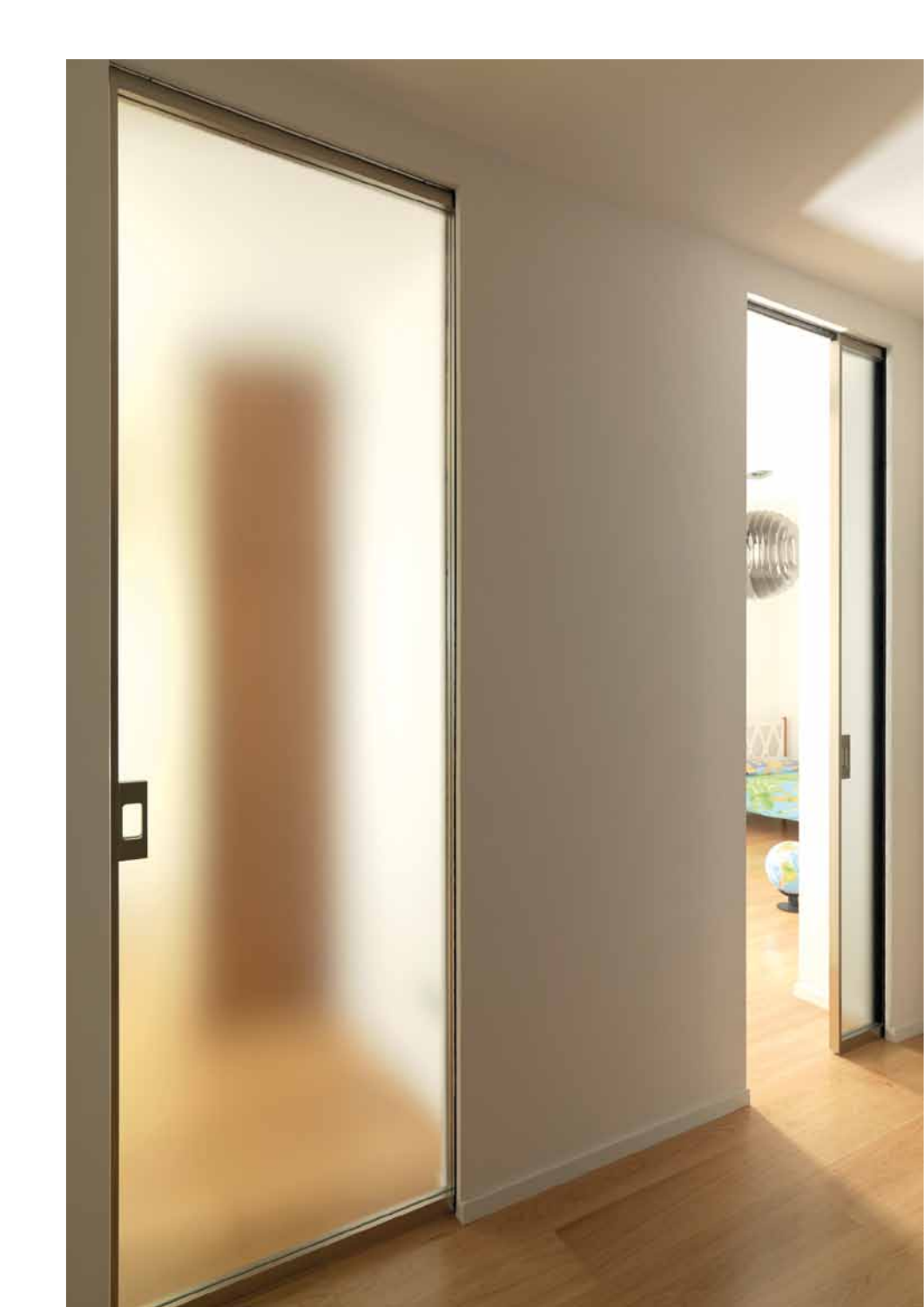

#### **SYNTESIS® LINE,**

sliding door system without jamb and architraves for single pocket sliding door **SHUTTER, BLIND** systems for pocket sliding french windows and shutters





WAY UP TO THE CEILING: LIKEWISE. this model was installed in all the rooms: from the bathrooms to the bedrooms, and even the relaxation area. All passageways were fit with the Eclisse Marte system in white SATIN-FINISHED GLASS WITH SQUARE aluminium trim, thus allowing the natural light to filter in and spread throughout the

apartment.

Light penetrates the interiors thanks to the large outdoor openings, these, too, made with Eclisse sliding shutters and blinds.

#### **PROJECT PROFILE**

| dimensions: |  |  |  |
|-------------|--|--|--|

case study: architect: site:

project:

PRIVATE HOME, ATTIC, NEW BUILDING 500 m2 2010 Vania Margutti Marsciano - Perugia



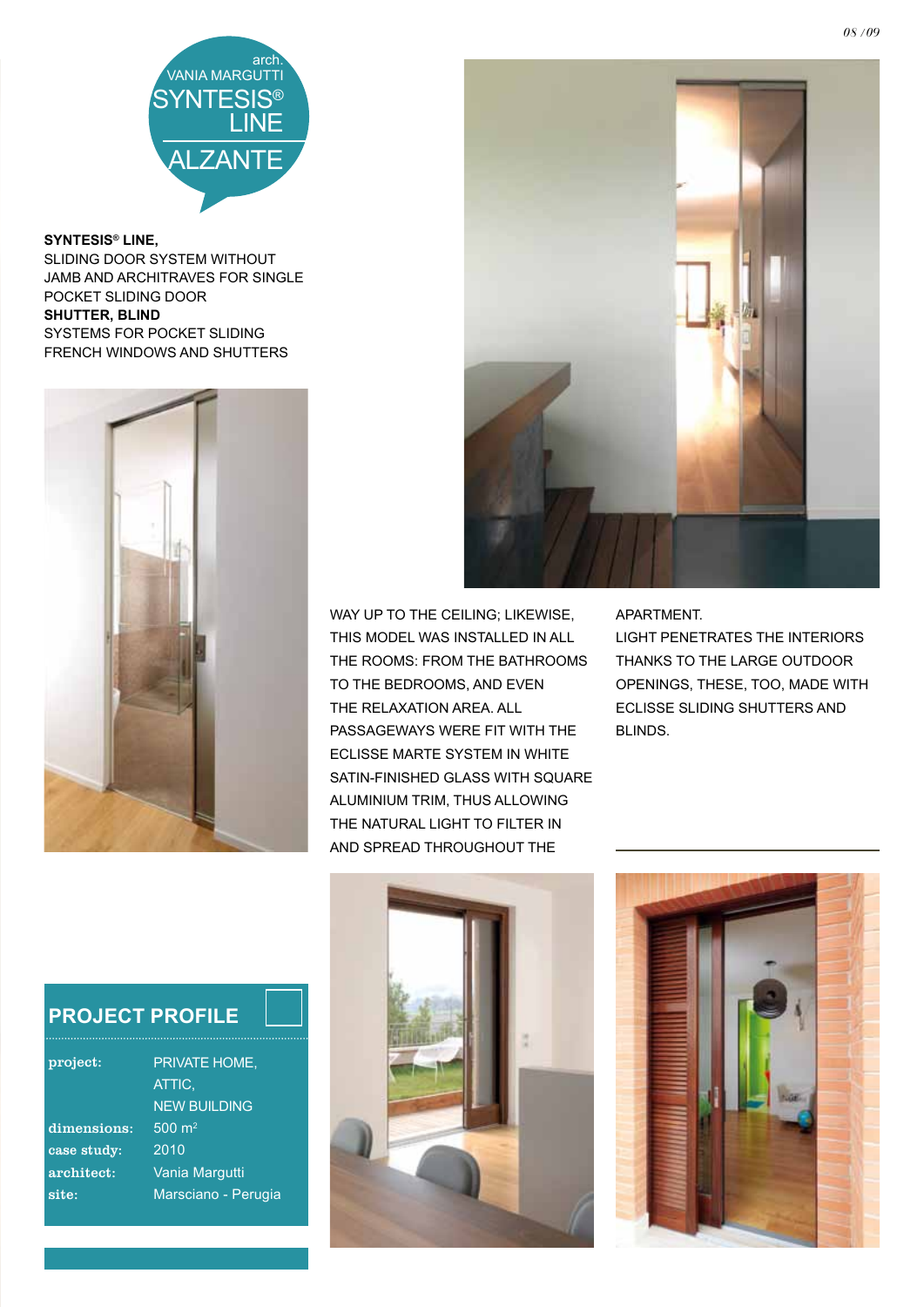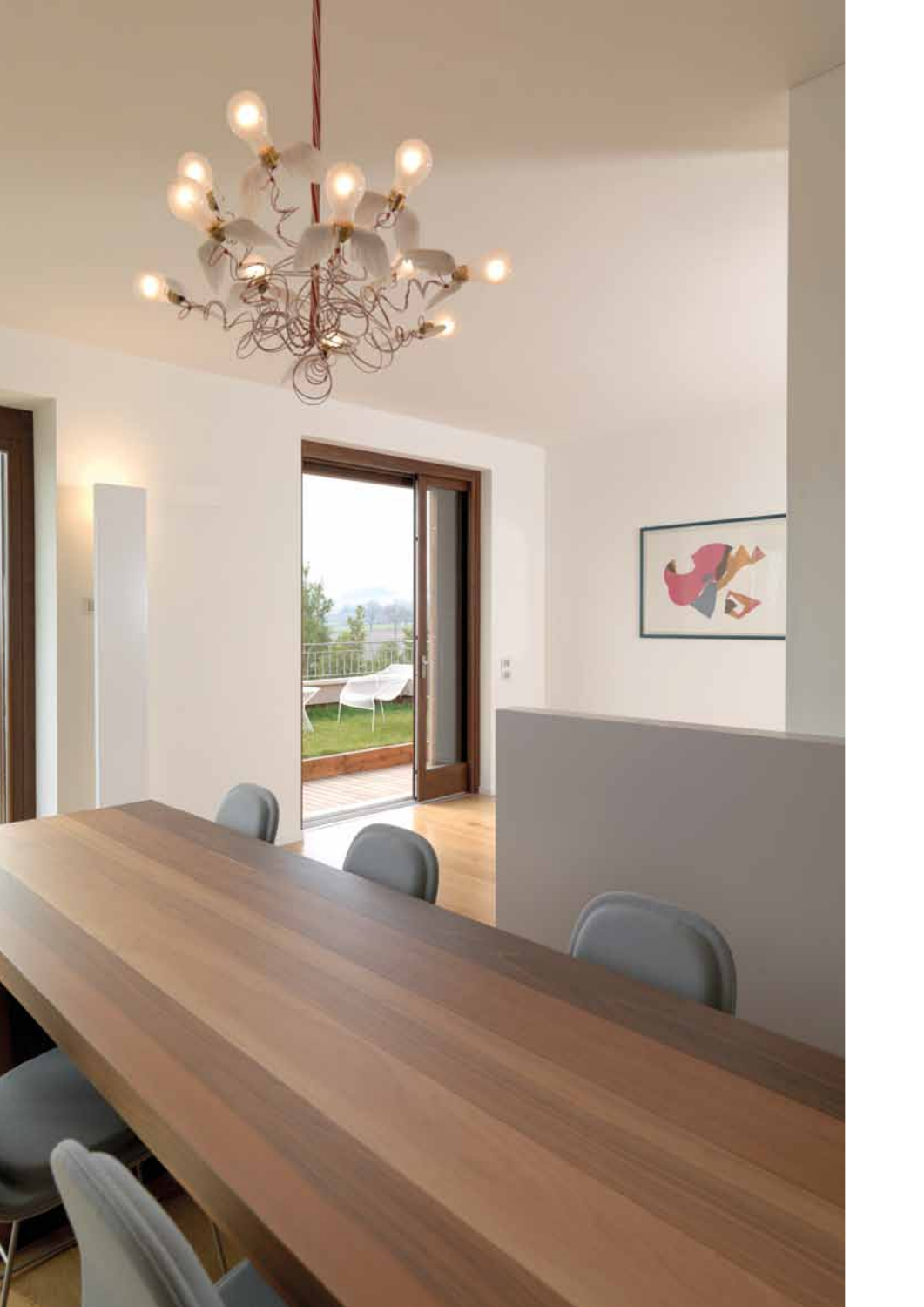# **"CASE SABIN", APARTMENTS, PASSIV HAUS, CASACLIMA GOLD**



#### PROJECT

"Case Sabin", the building involved in the project is a CasaClima house with gold energy efficiency rating. It is a certified passive building. It stands out for the high thermal insulation of the shell, the use of high heat performance windows and doors and for its superb resistance to air.

in all of the units in the 'Case Sabin' building, designed by architect Stefano Zara, the internal walls are stud walls WITH PLASTERBOARD COVERING and false ceilings, insulated with hemp fibre and finished with paint made of completely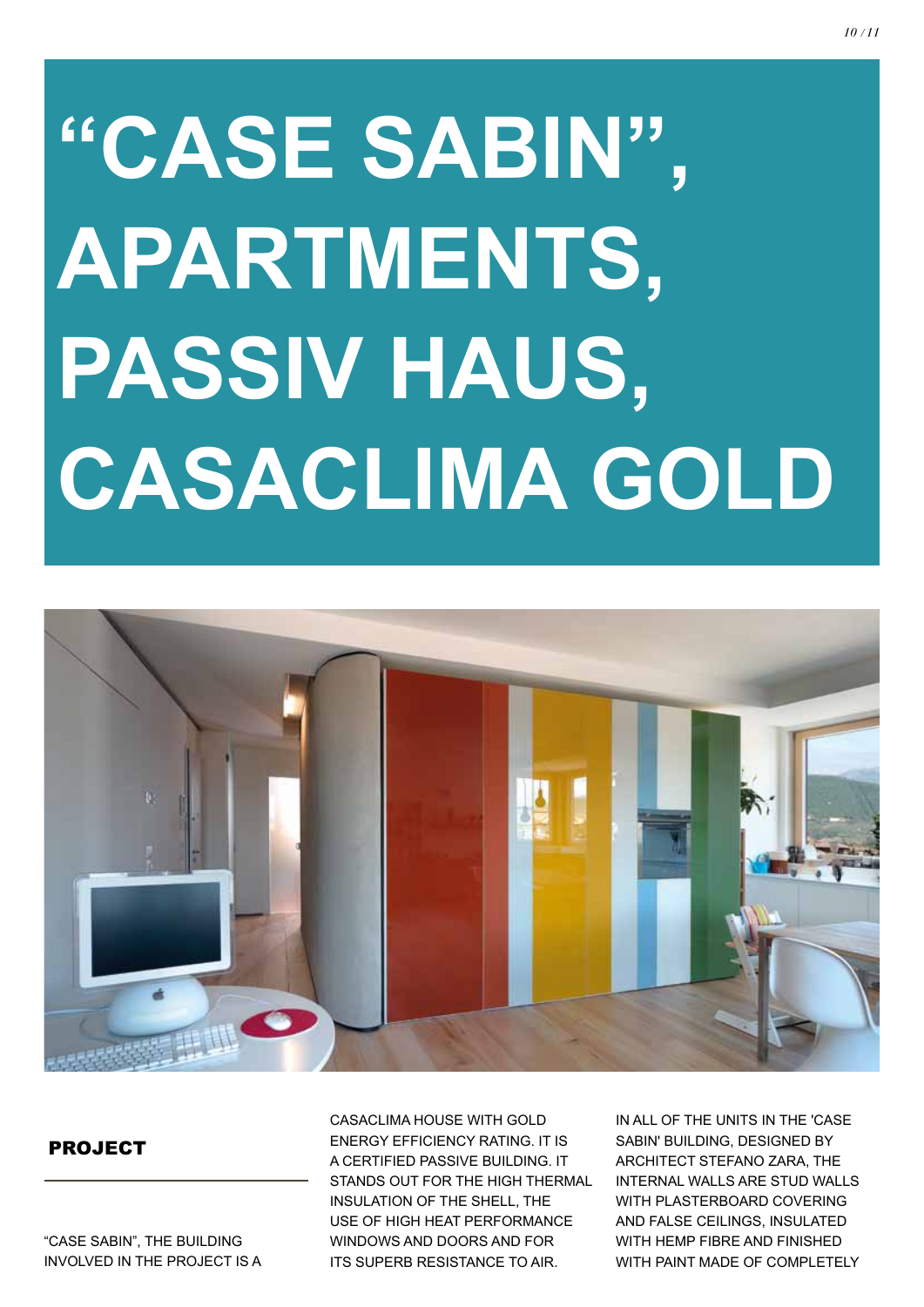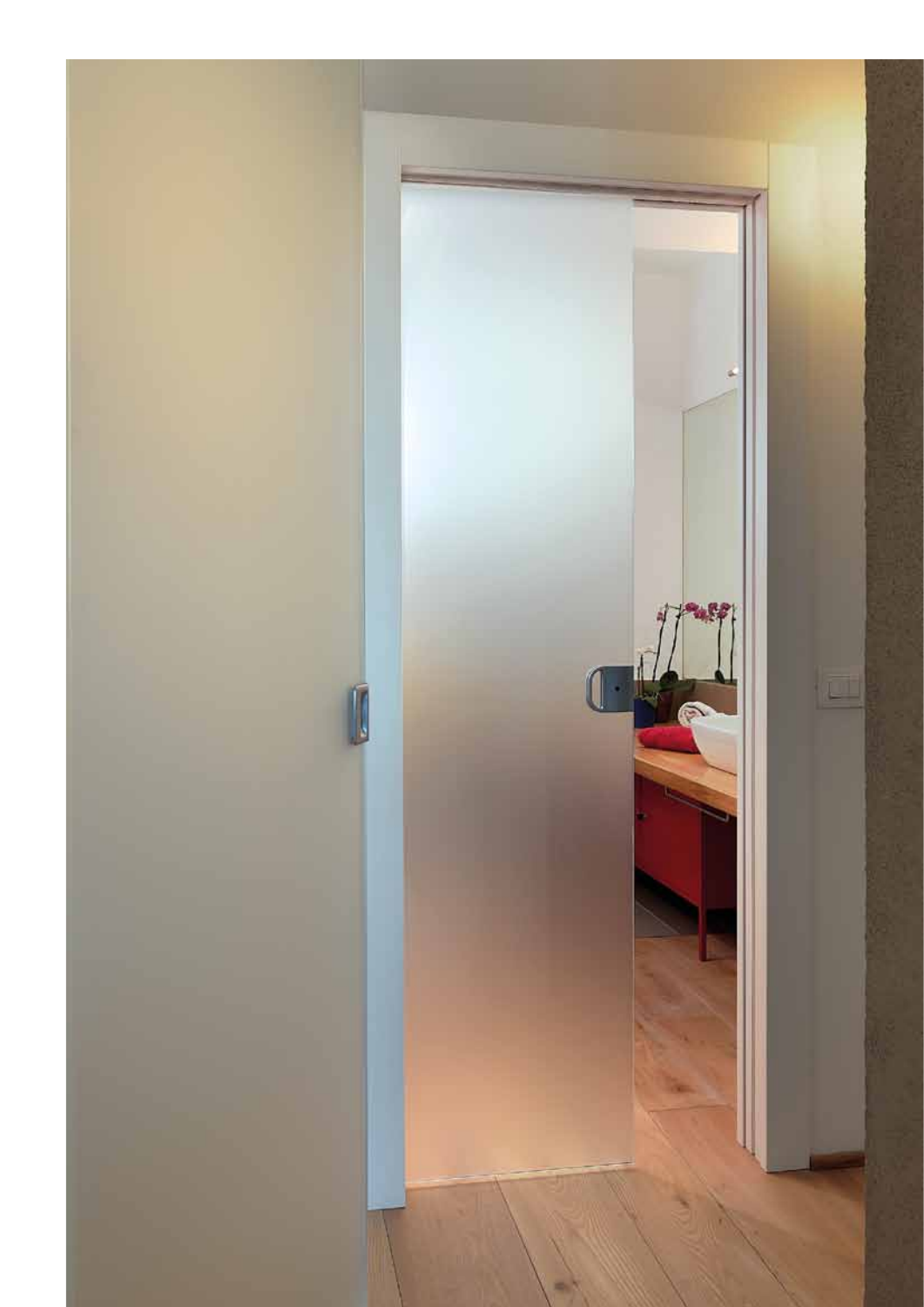

**UNICO**, system for single pocket door



 $>$  The building stands approximately 6600 m<sup>3</sup> above ground and has a total of 16 units, 3 designed as offices. A Passivhaus is built to achieve great comfort on the inside without the use of conventional heating and cooling systems. The use of a heat pump, powered by solar panels on the roof, makes Case Sabin energy self-sufficient for heating, cooling and hot water.

In addition, the use of atoxic materials plus the controlled mechanical ventilation system ensure excellent indoor air quality. <

#### **PROJECT PROFILE**

| project:    | "CASE SABIN",             |
|-------------|---------------------------|
|             | <b>APARTMENT, PASSIV</b>  |
|             | <b>HAUS, CASACLIMA</b>    |
|             | <b>GOLD</b>               |
| dimensions: | $160 \text{ m}^2$         |
| case study: | 2010                      |
| architect:  | <b>Francesco Dal Col</b>  |
| site:       | Pieve di Soligo - Treviso |
|             |                           |

natural pigments and oils. The flooring is made of wood of European origin, with glue-free, dry installation performed with sand and wooden panels. The apartment, approximately 160 m2 , is thus set within a highly innovative architectural context that uses the most advanced technologies available in Europe in terms of building energy efficiency. The dominant feature of the interiors are the flowing lines that phase in and out without ever crossing. In fact, what the architect, Francesco Dal Col, wanted to achieve with his interior design was to accentuate dynamic movement, modelling the ceilings and WALLS WITH FLUID MOVEMENTS. eliminating sharp edges and corners and replacing them WITH SOFT SHAPES.

The whole was further blended by the use of embedded lighting





systems that generated even greater movement, contributing to the modern feel. in dividing the interior areas, the Eclisse sliding door system for stud WALL INSTALLATIONS WAS USED: its effective opening frame made it possible to insert buffer material between one horizontal profile and the next.

The stud wall system comes in widths of from 600 to 3000 mm and heights of from 500 to 2900 mm and is suitable for all types of frames.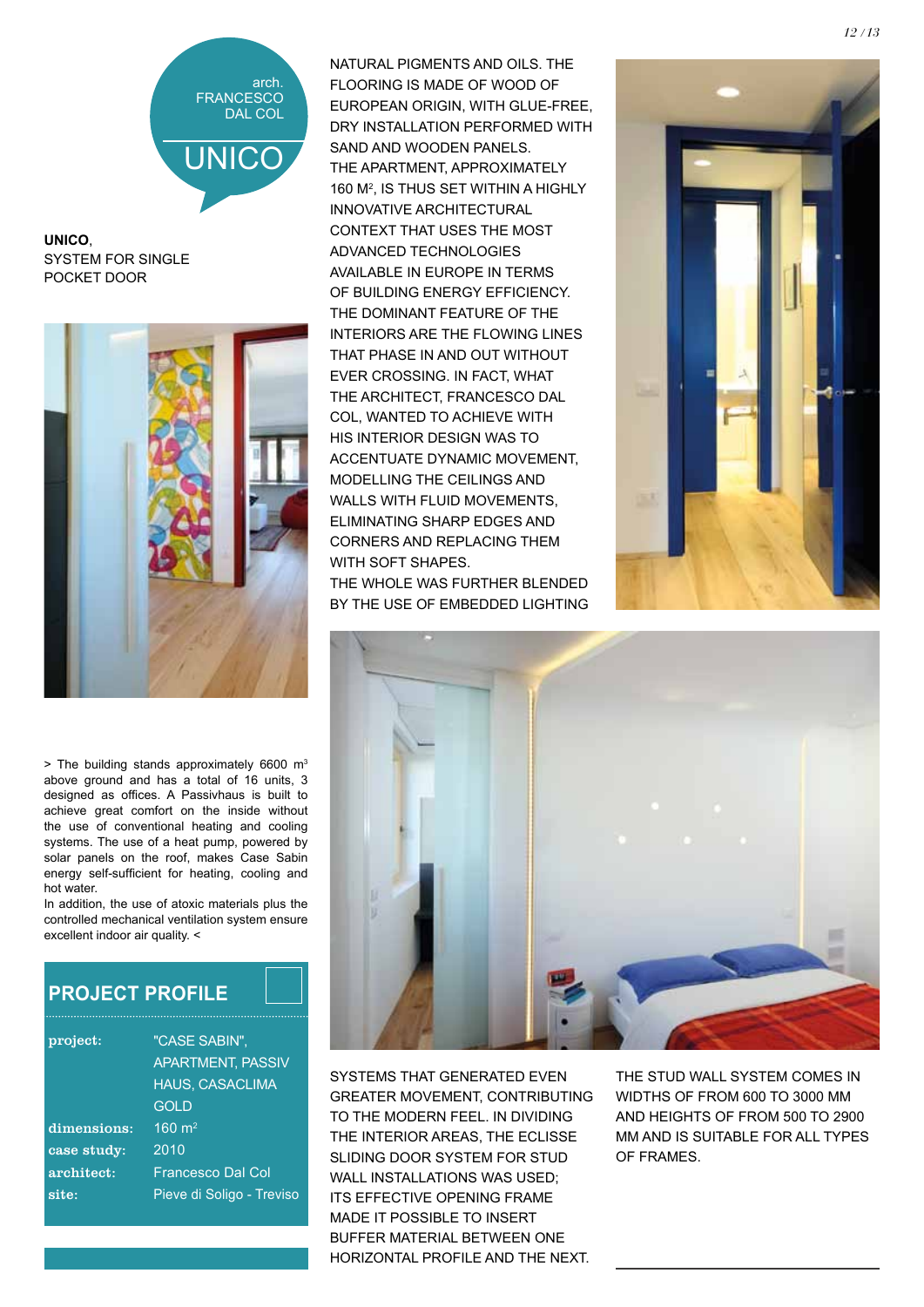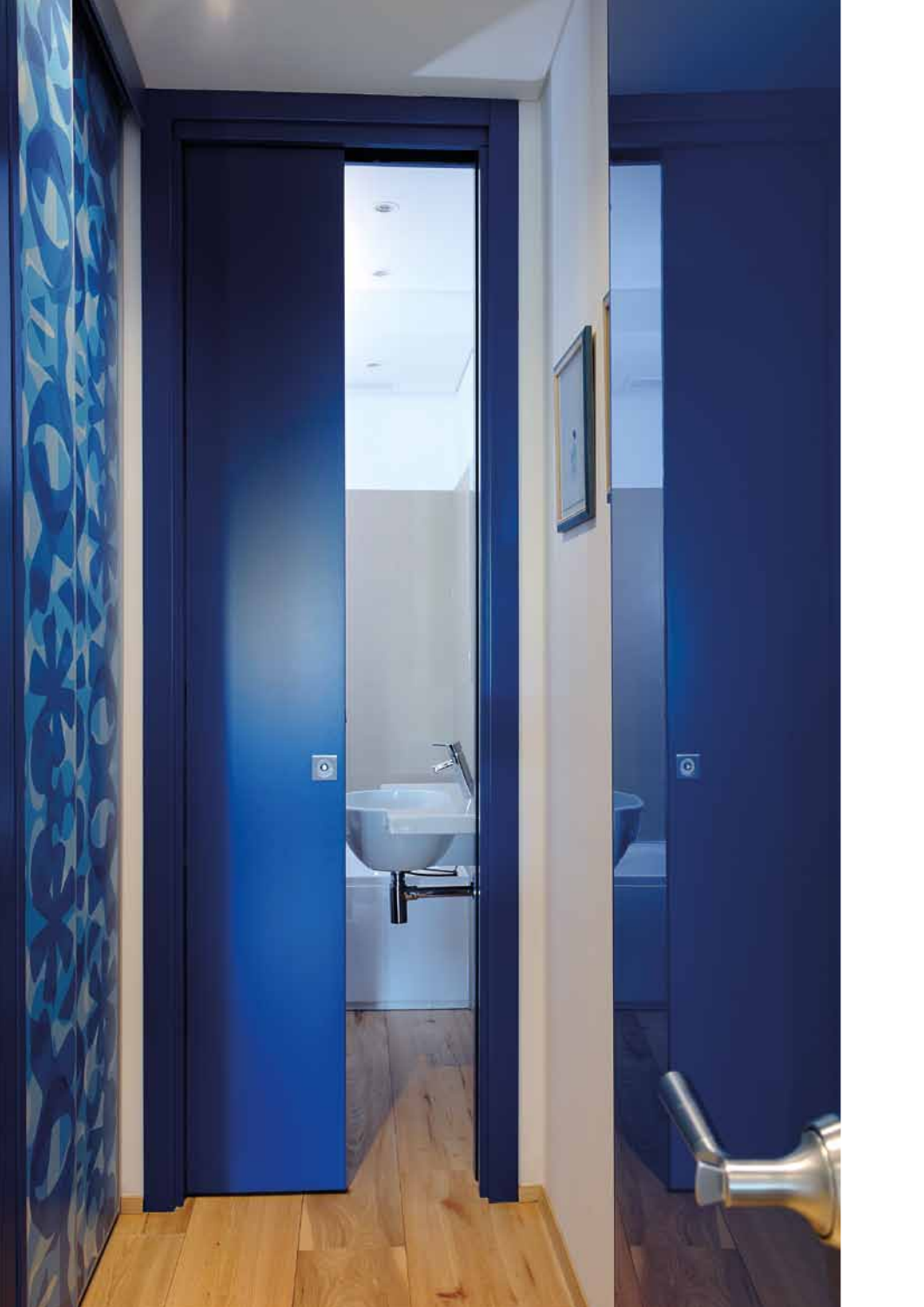# **VERY RECENT PROJECTS**

ECLISSE case studies 2011

Biennale di Venezia - Venice - Italy City Life - Milan - Italy Hotel Parco dei Principi - Rome - Italy Cosmo Hotel Palace - Milan - Italy Ospedale della Media Valle del Tevere - Perugia - Italia Palazzo Ferrero - Milan - Italy Treviso Due - Treviso - Italy Hotel del Maggior Consiglio - Treviso - Italy The Coach House Hotel - Maidenhead, London - England Grosvenor House Apartments - Mayfair, London - England The Four Seasons Hotel - Park Lane, London - England Hotel Schweizerhof - Bern - Switzerland El Espai Esport Wellness Pàdel - Granollers - Spain The Gallery of Botanical Art - Kew - England Appartment Block Skinner Lane - Leeds - England Primary Care Trust - Wakefield - England Romney House - London - England The Rudding Park Luxury Hotel - Harrogate - England ENAC (Ecole Nationale d'Aviation Civile) - Toulouse - France Relais SPA (Société Protectrice des Animaux) - Chessy - France CHU (Centre Hospitalier Universitaire) - Poitiers - France Beach Hotel - Principality of Monaco - France Résidence MARINA VIVA - Porticcio (Corse) - France EHPAD (Etablissement d'Hébergement pour Personnes Agées Dépendantes) - Aix En Provence - France EHPAD (Etablissement d'Hébergement pour Personnes Agées Dépendantes) - Annecy - France Hotel Concorde - La Reunion - France Villa Zac de Hope Estate II - Saint Martin - France Crèche - Vanves - France